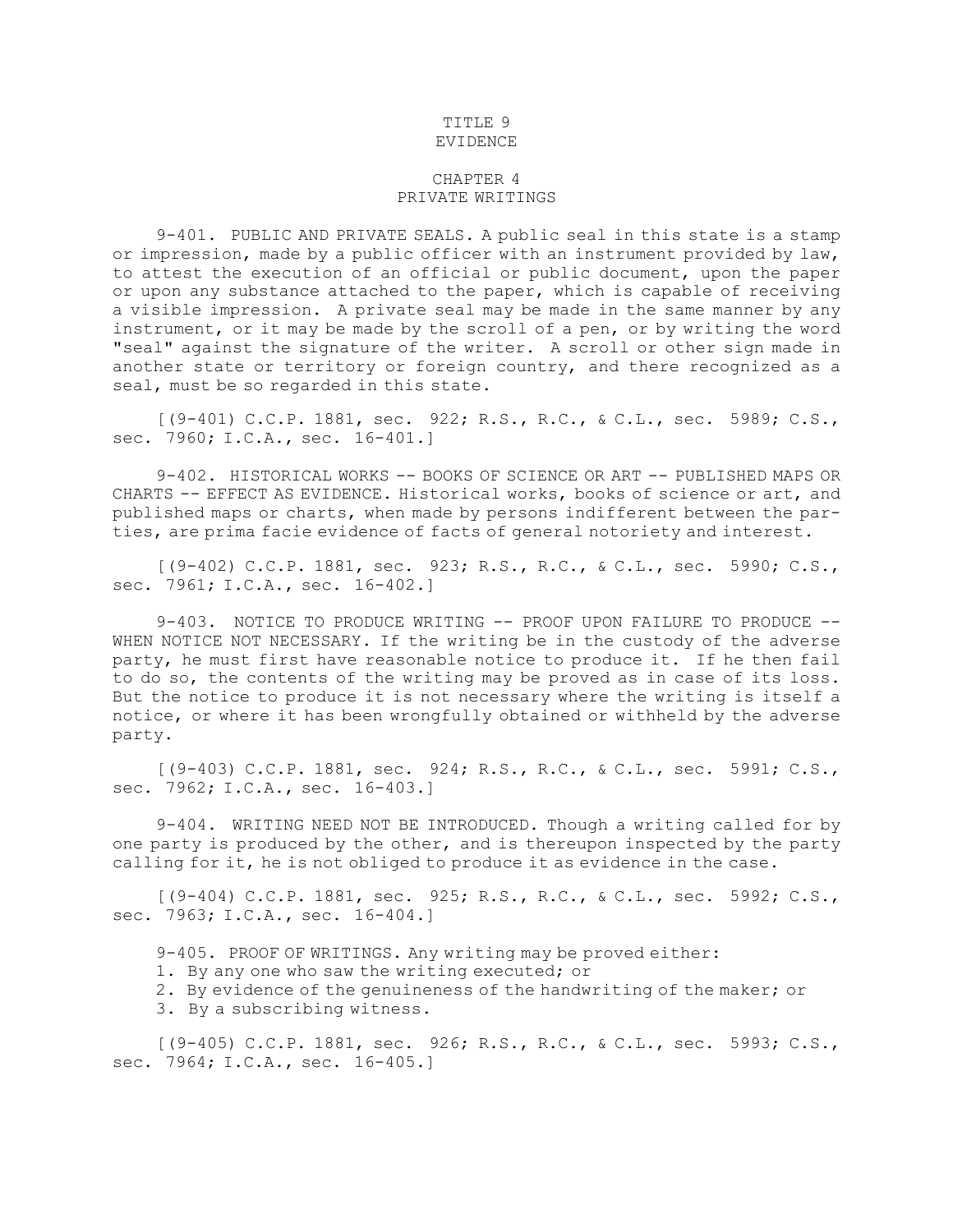9-406. DENIAL BY SUBSCRIBING WITNESS -- PROOF BY OTHER EVIDENCE. If the subscribing witness denies or does not recollect the execution of the writing, its execution may still be proved by other evidence.

[(9-406) C.C.P. 1881, sec. 927; R.S., R.C., & C.L., sec. 5994; C.S., sec. 7965; I.C.A., sec. 16-406.]

9-407. EVIDENCE OF ADMISSION OF EXECUTION. Where, however, evidence is given that the party against whom the writing is offered, has at any time admitted its execution, no other evidence of the execution need be given, when the instrument is one produced from the custody of the adverse party, and has been acted upon by him as genuine.

[(9-407) C.C.P. 1881, sec. 928; R.S., R.C., & C.L., sec. 5995; C.S., sec. 7966; I.C.A., sec. 16-407.]

9-408. ENTRIES MADE BY DECEDENT -- WHEN ADMISSIBLE. The entries and other writings of <sup>a</sup> decedent, made at or near the time of the transaction, and in <sup>a</sup> position to know the facts stated therein, may be read as prima facie evidence of the facts stated therein, in the following cases:

1. When the entry was made against the interest of the person making it.

2. When it was made in the professional capacity, and in the ordinary course of professional conduct.

3. When it was made in the performance of <sup>a</sup> duty specially enjoined by law.

[(9-408) C.C.P. 1881, sec. 929; R.S., R.C., & C.L., sec. 5996; C.S., sec. 7967; I.C.A., sec. 16-408.]

9-409. ACKNOWLEDGMENT OF PRIVATE WRITINGS. Every private writing, except last wills and testaments, may be acknowledged or proved and certified in the manner provided for the acknowledgment or proof of conveyances of real property, and the certificate of such acknowledgment or proof is prima facie evidence of the execution of the writing, in the same manner as if it were <sup>a</sup> conveyance of real property.

[(9-409) C.C.P. 1881, sec. 930; R.S., R.C., & C.L., sec. 5997; C.S., sec. 7968; I.C.A., sec. 16-409.]

9-410. INSTRUMENTS AFFECTING REALTY -- CERTIFIED COPIES OF RECORD -- ADMISSIBILITY. Every instrument conveying or affecting real property, acknowledged or proved, and certified, as provided by law, may, together with the certificate of acknowledgment or proof, be read in evidence in an action or proceeding, without further proof; and <sup>a</sup> certified copy of the record of such conveyance or instrument thus acknowledged or proved, may also be read in evidence, with the like effect as the original, on proof, by affidavit or otherwise, that the original is not in the possession or under the control of the party producing the certified copy.

[(9-410) C.C.P. 1881, sec. 931; R.S., R.C., & C.L., sec. 5998; C.S., sec. 7969; I.C.A., sec. 16-410.]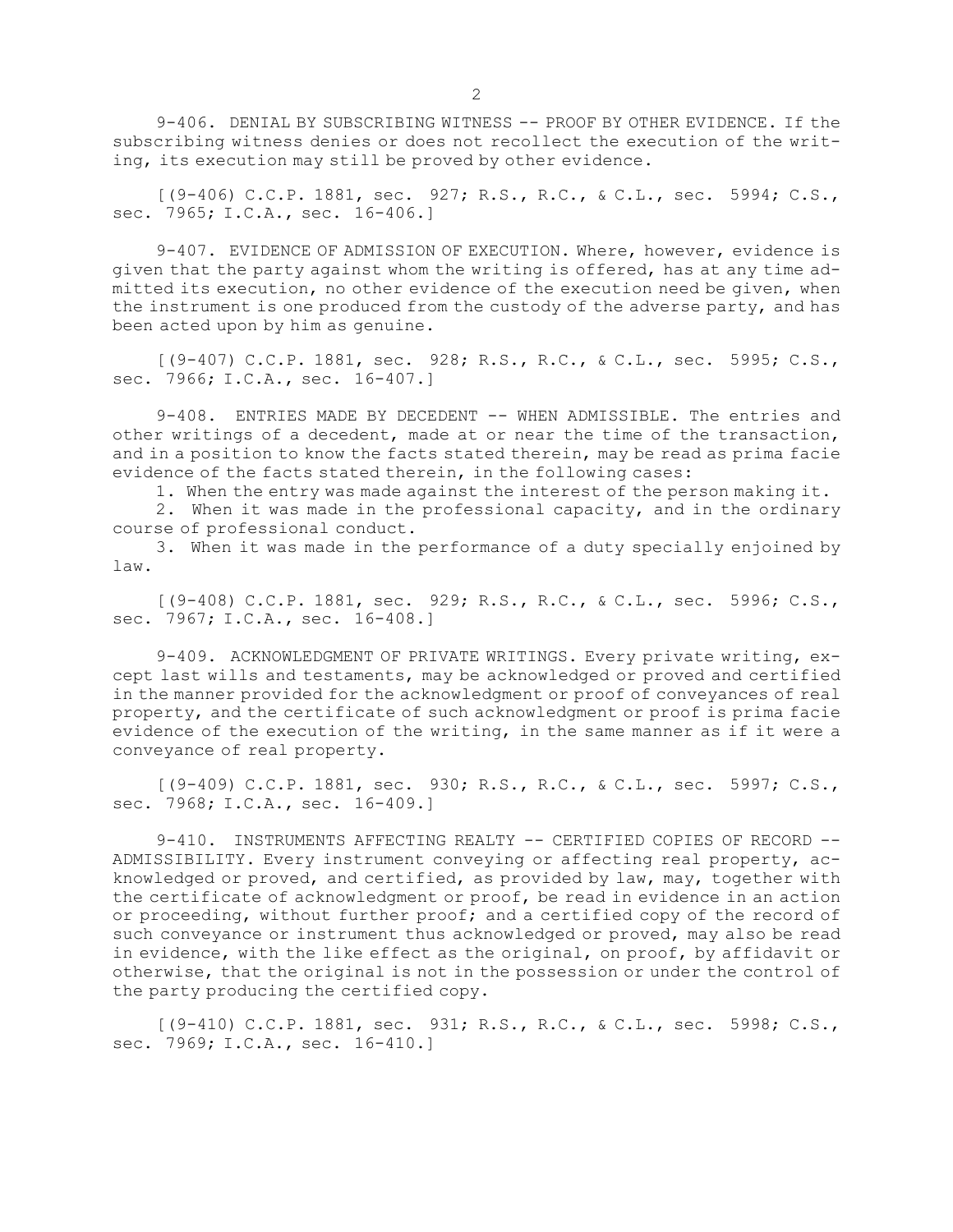9-411. SECONDARY EVIDENCE OF WRITINGS -- WHEN ADMISSIBLE. There can be no evidence of the contents of <sup>a</sup> writing other than the writing itself, except in the following cases:

1. When the original has been lost or destroyed; in which case proof of the loss or destruction must first be made.

2. When the original is in the possession of the party against whom the evidence is offered, and he fails to produce it after reasonable notice.

3. When the original is <sup>a</sup> record or other document in the custody of <sup>a</sup> public officer.

4. When the original has been recorded, and <sup>a</sup> certified copy of the record is made evidence by this code or other statutes.

5. When the original consists of numerous accounts or other documents which cannot be examined in court without great loss of time, and the evidence sought from them is only the general result of the whole.

6. When the original consists of medical charts or records of hospitals licensed in this state, and the provisions of section [9-420](https://legislature.idaho.gov/statutesrules/idstat/Title9/T9CH4/SECT9-420), Idaho Code, have been followed.

In the cases mentioned in subdivisions 3, 4 and 6, <sup>a</sup> copy of the original, or of the record, must be produced; in those mentioned in subdivisions 1 and 2, either <sup>a</sup> copy or oral evidence of the contents.

[(9-411) C.C.P. 1881, sec. 932; R.S., R.C., & C.L., sec. 5999; C.S., sec. 7970; I.C.A., sec. 16-411; am. 1971, ch. 47, sec. 1, p. 100.]

9-412. EXEMPLAR. Whenever the genuineness of <sup>a</sup> writing is at issue, any writing admitted or proved to be genuine is competent evidence as an exemplar for the purpose of comparison with the disputed writing: provided, that such writing so admitted or proved to be genuine shall in no way refer or relate to any matter then in issue.

 $[(9-412)$  R.C., sec. 6000, as added by 1915, ch. 154, sec. 1, p. 335; reen. C.L., sec. 6000; C.S., sec. 7971; I.C.A., sec. 16-412.]

9-413. BUSINESS RECORDS AS EVIDENCE ACT -- TERM DEFINED. The term "business" shall include every kind of business, profession, occupation, calling or operation of institutions, whether carried on for profit or not.

[9-413, added 1939, ch. 106, sec. 1, p. 175.]

9-414. BUSINESS RECORDS -- WHEN COMPETENT EVIDENCE. A record of an act, condition or event, shall, insofar as relevant, be competent evidence if the custodian or other qualified witness testifies to the identity and the mode of its preparation, and if it was made in the regular course of business, at or near the time of the act, condition or event, and if, in the opinion of the court, the sources of information, method and time of preparation were such as to justify its admission.

[9-414, added 1939, ch. 106, sec. 2, p. 175.]

9-415. BUSINESS RECORDS -- UNIFORMITY OF INTERPRETATION OF ACT. This act shall be so interpreted and construed as to effectuate its general purpose to make uniform the law of those states which enact it.

[9-415, added 1939, ch. 106, sec. 3, p. 175.]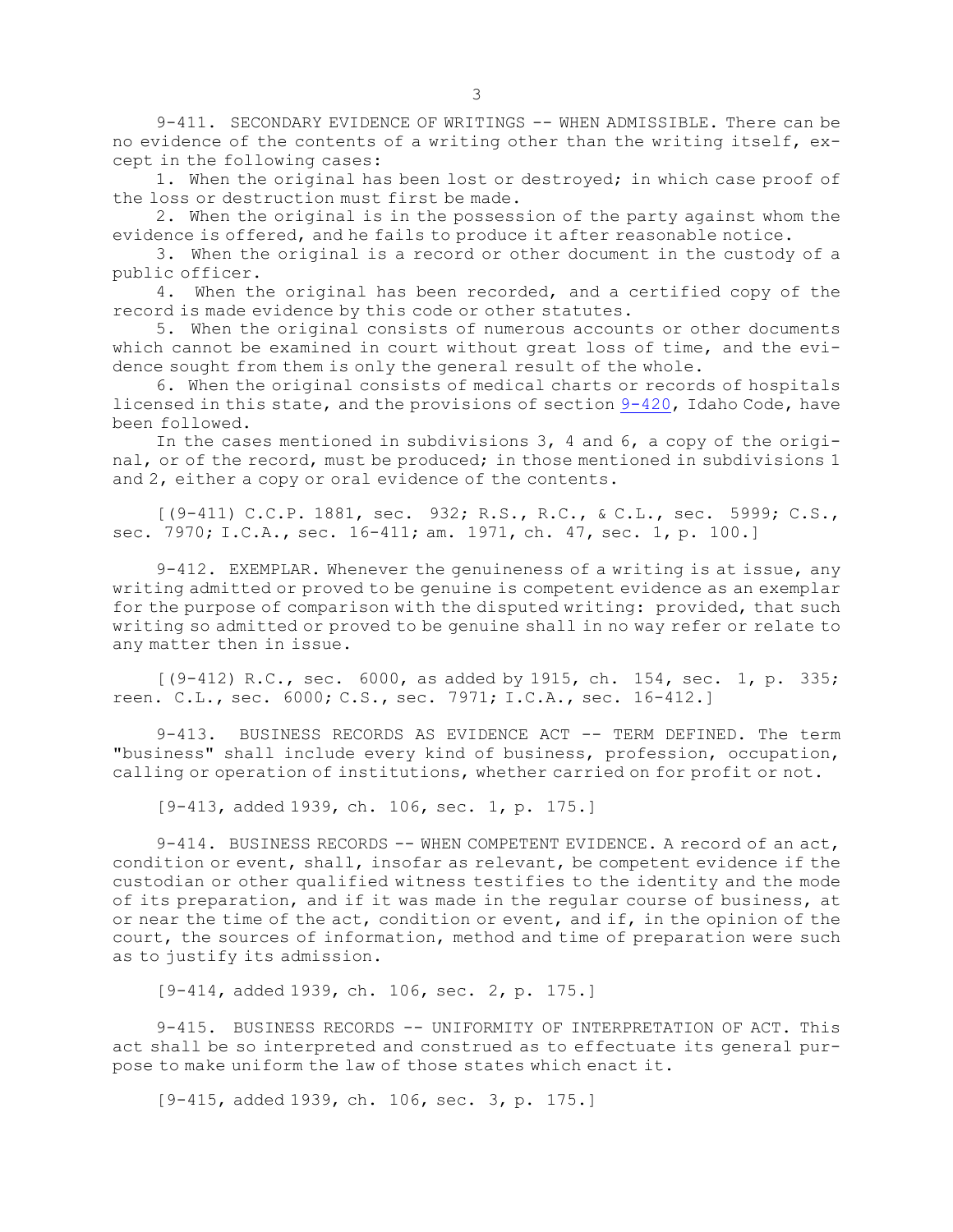9-416. BUSINESS RECORDS -- SHORT TITLE OF ACT. This act may be cited as the Uniform Business Records as Evidence Act.

[9-416, added 1939, ch. 106, sec. 4, p. 175.]

9-417. ADMISSIBILITY OF REPRODUCED RECORDS IN EVIDENCE. If any business, institution, or member of <sup>a</sup> profession or calling, in the regular course of business or activity has kept or recorded any memorandum, writing, entry, print, representation or combination thereof, of any act, transaction, occurrence or event, and in the regular course of business has caused any or all of the same to be recorded, copied or reproduced by any photographic, optical imaging, photostatic, microfilm, micro-card, miniature photographic, or other process which accurately reproduces or forms <sup>a</sup> durable medium for so reproducing the original, the original may be destroyed in the regular course of business unless held in <sup>a</sup> custodial or fiduciary capacity and the principal or true owner has not authorized destruction or unless its preservation is required by law. Such reproduction, when satisfactorily identified, is as admissible in evidence as the original itself in any judicial or administrative proceeding whether the original is in existence or not and an enlargement or facsimile of such reproduction is likewise admissible in evidence if the original reproduction is in existence and available for inspection under direction of court. The introduction of <sup>a</sup> reproduced record, enlargement or facsimile, does not preclude admission of the original.

[9-417, added 1951, ch. 173, sec. 1, p. 368; am. 1995, ch. 39, sec. 1, p. 59.]

9-418. INTERPRETATION. This act shall be so interpreted and construed as to effectuate its general purpose to make uniform the law of those states which enact it.

[9-418, added 1951, ch. 173, sec. 2, p. 368.]

9-419. SHORT TITLE. This law may be cited as the Uniform Photographic Copies of Business Records as Evidence Act.

[9-419, added 1951, ch. 173, sec. 3, p. 368.]

9-420. PROOF OF HOSPITAL MEDICAL CHARTS OR RECORDS BY CERTIFIED COPY AND COMPLIANCE WITH SUBPOENA DUCES TECUM FOR PRODUCTION THEREOF. 1. Medical charts or records of hospitals licensed in this state may be proved as to foundation, identity and authenticity by use of <sup>a</sup> legible and durable copy, certified upon verification by an employee of the hospital charged with the responsibility of being custodian of the originals thereof and empowered by said hospital to make such verified certifications. Said copy may be used in any proceeding in lieu of the original which, however, the hospital shall hold available during the pendency of the cause or proceeding for inspection and comparison by the court, tribunal or hearing officer and by the parties and their attorneys of record. <sup>A</sup> hospital wishing to avail itself of this section shall at any time prior to the time for proof of said charts and records, place on file with the clerk of the court or with the other body or agency conducting the proceeding <sup>a</sup> certified copy of <sup>a</sup> resolution of the governing board of such hospital, authorizing and identifying such employee.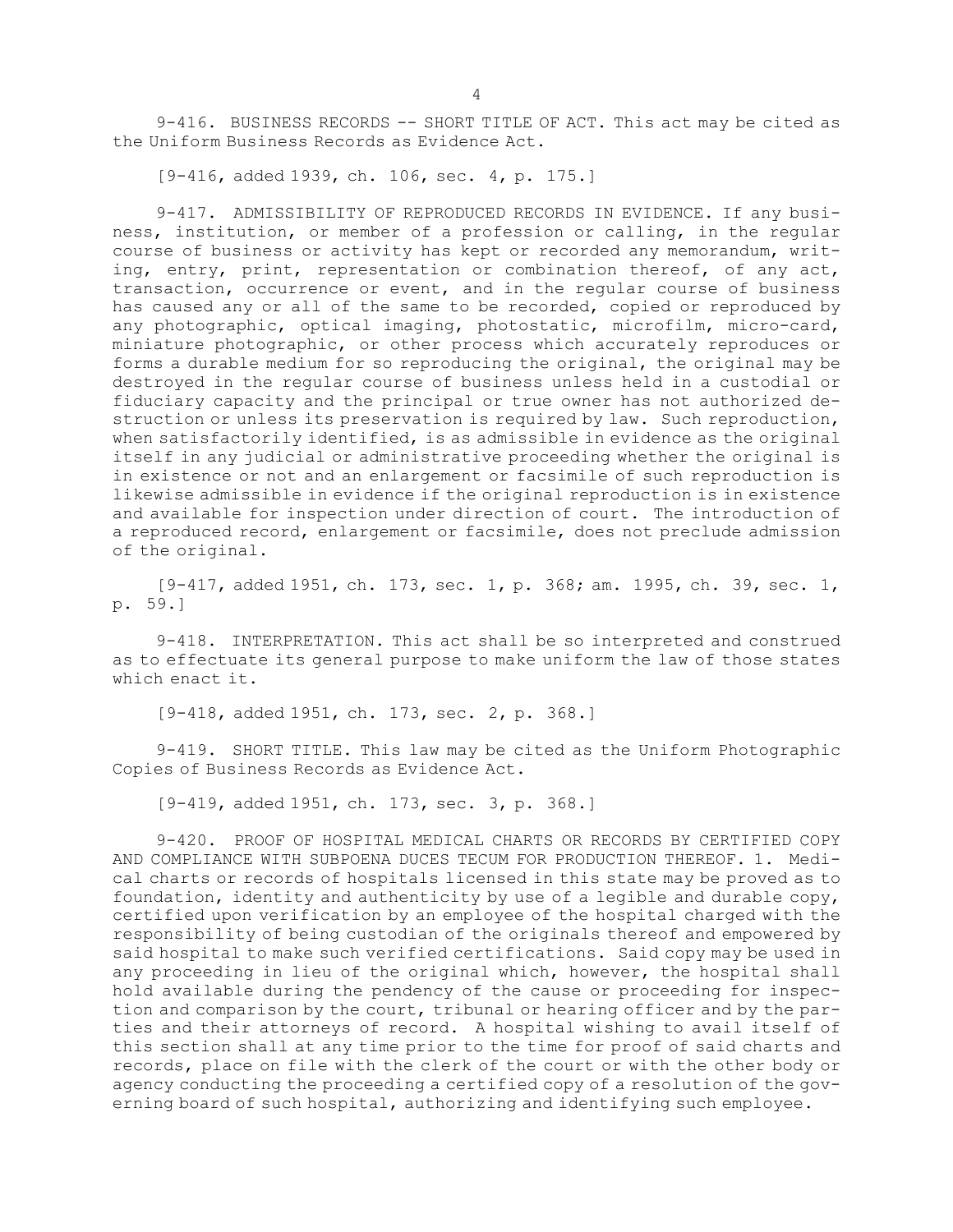2. When <sup>a</sup> subpoena duces tecum is served upon any employee of such <sup>a</sup> hospital, and requires the production of any such medical charts or records at trial, deposition or any other proceeding, it is sufficient compliance therewith if <sup>a</sup> hospital employee charged with the responsibility of being custodian of the originals thereof promptly notifies the party causing service of the subpoena, or his attorney of record, together with all other parties to the proceeding in which the subpoena was issued and of which parties he has reasonable notice, or their attorneys of record, of the hospital's election to proceed under the provisions hereof and of the estimated actual and reasonable expenses of reproducing such charts or records. Following such notification, the hospital employee charged with custodian responsibility for the original charts or records specified in the subpoena shall hold the same available at the hospital, and upon payment to the hospital of said estimated reproduction expenses shall promptly deliver, by mail or otherwise, <sup>a</sup> true, legible and durable copy of all medical charts or records specified in such subpoena, certified upon his verification, to the clerk of the court before which said proceeding is pending, or to the officer, body or tribunal before which said proceeding is pending if it be not before <sup>a</sup> court of this state. Such copies shall be delivered after being separately inclosed and sealed in an inner envelope or wrapper, with the title and number of the action, cause or proceeding, the name of such hospital, the name of the hospital employee making such certification and verification and the date of the subpoena clearly inscribed thereon, and the sealed envelope or wrapper shall then be inclosed and sealed in an outer envelope or wrapper, and delivered as aforesaid.

If the hospital has none of the charts or records specified in the subpoena, or only part thereof, an employee having custodial responsibility for original hospital charts or records shall so state in an affidavit and following notice and payment of expenses as hereinabove provided shall hold available such original charts or records as are in the hospital's custody and specified in the subpoena and shall deliver copies thereof certified upon his verification together with said affidavit, in the manner hereinabove provided.

3. The personal attendance of the hospital employee having custodial responsibility for the original charts or records specified in the subpoena is required if the subpoena contains <sup>a</sup> clause providing substantially as follows: "The personal attendance of <sup>a</sup> hospital employee having custodial responsibility for the original charts or records specified herein is required by this subpoena. The procedure outlined in section [9-420](https://legislature.idaho.gov/statutesrules/idstat/Title9/T9CH4/SECT9-420), Idaho Code, shall not be sufficient compliance herewith." If the subpoena duces tecum requires the attendance of <sup>a</sup> hospital employee in the above manner, said requirement shall be deemed satisfied by the personal attendance of any hospital employee whose name has been lodged with the court or other body as provided in subsection 1 of this section. If personal attendance of <sup>a</sup> witness is required in the manner herein provided, the hospital may nevertheless elect to substitute true, legible and durable copies of the charts or records specified in the subpoena duces tecum by the giving of <sup>a</sup> notice of such election in the manner hereinabove set forth, in which case payment to the hospital of the actual and reasonable expenses of duplication of such charts or records by any party to the proceeding in which the subpoena was issued, or such party's attorney of record, shall be <sup>a</sup> condition precedent to the personal attendance of any person pursuant to said subpoena, unless